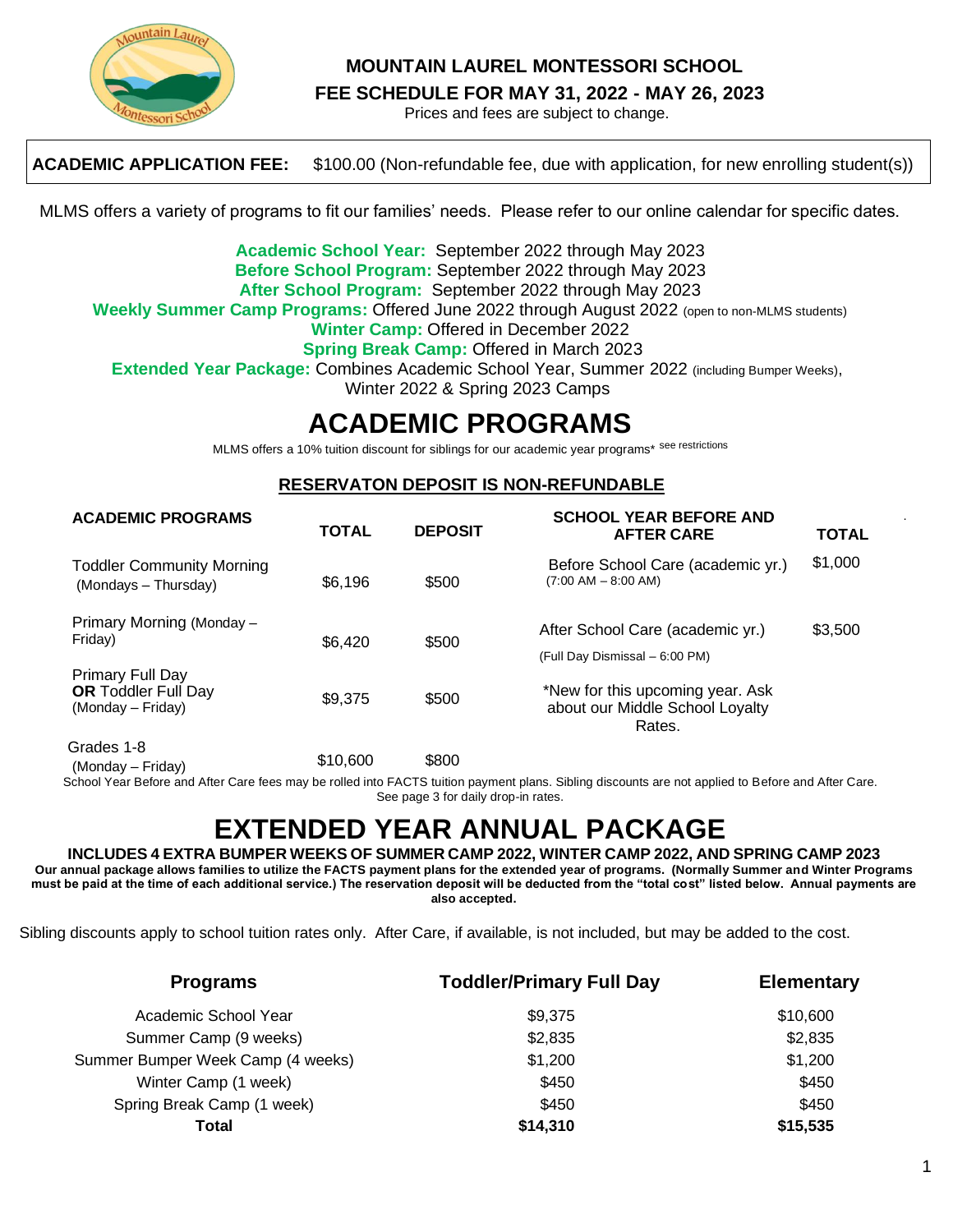# **SUMMER CAMP**

**Discounts are offered for multiple weeks of enrollment. Sibling discounts are not offered. Please see our Summer Camp brochure for further details and program descriptions.**

**Students not enrolling in our academic programs will be required to submit registration paperwork as stipulated by VA regulations.**

| SUMMER CAMP PROGRAM WEEKLY RATES   | One week | 2-6 weeks | 7-9 weeks |
|------------------------------------|----------|-----------|-----------|
| <b>Toddler or Primary Half Day</b> | \$255    | \$205     | \$180     |
| All Programs Full Day              | \$365    | \$340     | \$315     |
| <b>Field Trip Fridays</b>          | \$80     | \$75      | \$70      |
| After Care                         | \$105    | \$95      | \$85      |

A reservation deposit of \$100 is due with Summer Camp enrollment. Weekly Camp fees are due a minimum of one business day before the start of the week of Camp. Payments may be made in advance. Before School Care services are not offered during camps.

# **SUMMER BUMPER WEEK CAMP**

**Four additional weeks are offered to students who are currently enrolled at MLMS: two weeks prior to the beginning of Summer Camp, and two weeks following Summer Camp. This service is offered to our families who need a little bit more child care. Please refer to our school calendar for specific dates. Sibling discounts do not apply. Before School Care services are not offered during camps.**

Full Day (8:00-3:00): \$300 per week

Extended Day (8:00-6:00): \$400 per week

## **WINTER and/or SPRING BREAK CAMP**

**Winter Camp is offered as an additional child care service for students currently enrolled at MLMS. Please refer to our school calendar. Sibling discounts do not apply. Before School Care services are not offered during camps.** 

#### **WINTER/SPRING CAMP PROGRAM RATES**

Half Day 8:00 -12:00 \$ 70/day Full Day 8:00 - 3:00 \$ 90/day Extended Day 8:00 - 6:00 \$ 120/day Full Extended Day Week 8:00 - 6:00 \$550/week

## **PAYMENT OPTIONS**

We offer three payment options:

3. **Monthly Payments:**

2. **Semi-annual Payments:**

1. **Annual Payment:** Paid directly to MLMS by July 15, 2022.

- Paid through FACTS Tuition Management Company on 7/15/2022 & 11/15/2022.
- \$10 yearly Registration fee paid to FACTS.
- Tuition insurance premium of 2.7% of the total tuition is added to 7/15/2022 payment.
- With the option of choosing 10, 9, or 8 monthly payments beginning in April, May, or June, 2022.
- \$45 yearly registration fee paid to FACTS.
- 2.7% Tuition insurance premium will be added to monthly fees of each month prior to and including July 15.
- All payments will be completed by January 15, 2023.
- MLMS partners with the FACTS Tuition Management Company for payment processing.
- Payments are made through EFT or credit card to FACTS.
- FACTS charges a convenience fee with the use of credit cards.

## **\*TUITION DISCOUNT INFORMATION**

- Tuition discounts apply to the second and successive sibling enrolled.
- Tuition discounts are always applied to lesser value(s).
- Tuition discounts apply to the academic school year tuition only. They do not apply to other fees, field trip fees, Before and/or After Care, Summer Camp, Winter, or Spring Break Camp.
- Families who receive financial assistance through MLMS are not eligible for sibling discounts.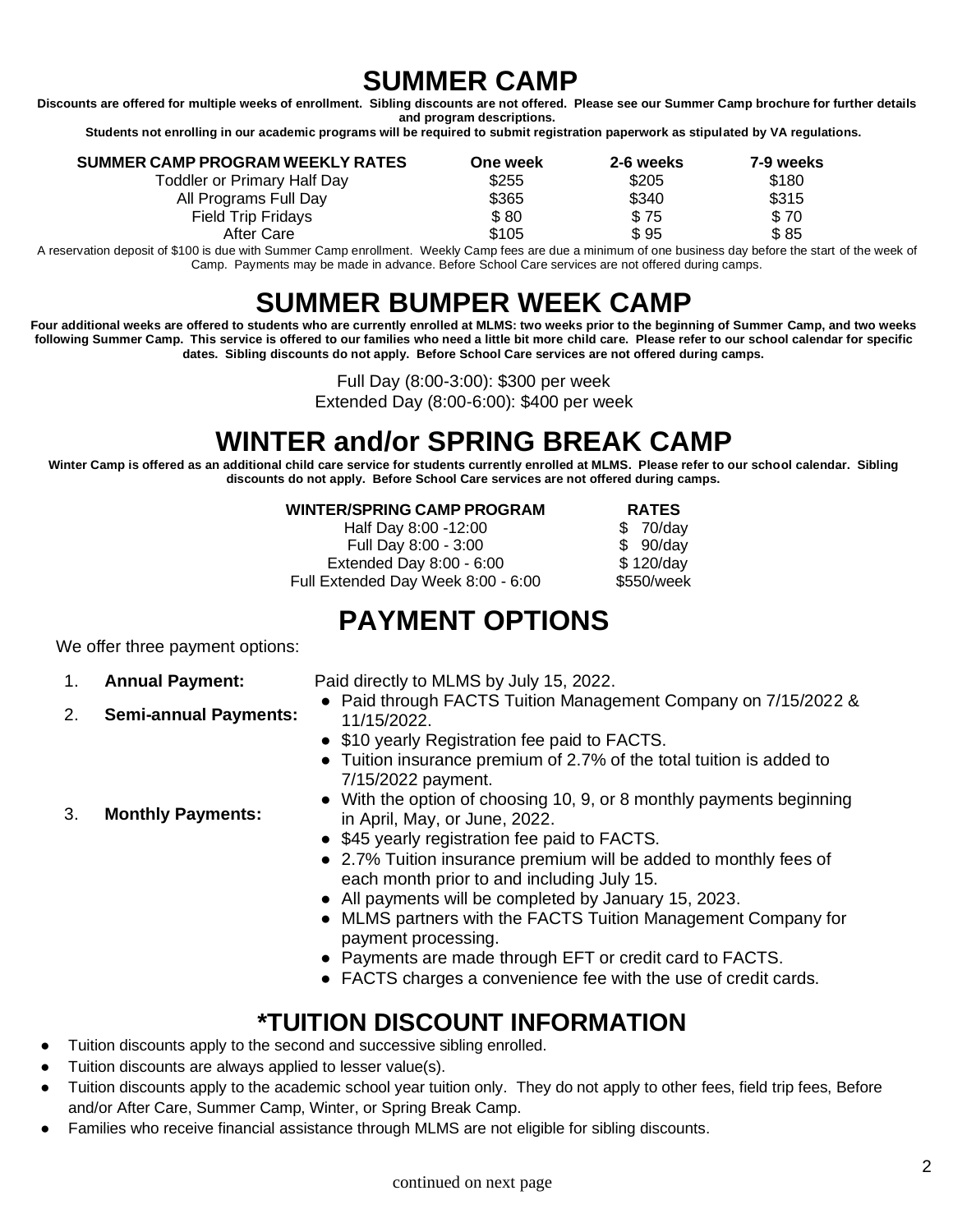## **ADDITIONAL FEES AND REQUIREMENTS 2022-2023**

All fees must be paid in full by September 15, 2022, unless an alternative payment schedule is arranged with the business manager.

### **TUITION INSURANCE PROGRAM:**

Families who choose to pay tuition in 2 or more payments are required to participate in the Tuition Refund Plan offered by A.W.G. Dewar, Inc. Premiums are calculated at 2.7% of academic tuition (rounded up to nearest dollar). Premiums are due on or before July 15, 2022. Premium payments will be added to payment plans each month prior to and including July 15<sup>th</sup>.

| Program                          | Tuition  | Premium |
|----------------------------------|----------|---------|
| <b>Toddler Morning Community</b> | \$6,196  | \$167   |
| <b>Primary Morning</b>           | \$6,420  | \$173   |
| Primary or Toddler Full Day      | \$9,375  | \$253   |
| Grades 1-8                       | \$10,600 | \$286   |

## **DAILY RATES FOR BEFORE AND/OR AFTER CARE**

Before School Care: \$ 10.00 per hour After School Care: \$10.00 per hour

\* Children attending for partial hours will be charged for the full hour.

### **BUS FEE:**

Marshall/Warrenton or Winchester/Stephens City: \$2,000.00 (one student)

\$2,500.00 (family)

Drop-in: \$20.00 per ride (one way)

Because our transportation fees cover only a portion of our transportation services, any supplementary payment towards bus services, made in addition to the above specified charges, will be considered a donation towards our transportation program.

**Elementary 3rd – 5 th Grade:** Novels for book discussion may be purchased by parents throughout the year.

## **Middle School 6th – 8 th Grade**

Food Fee \$250.00 per student Book Fee \$85.00 per student

**1 st - 8 th Grade** Activity Fee \$100.00 per student